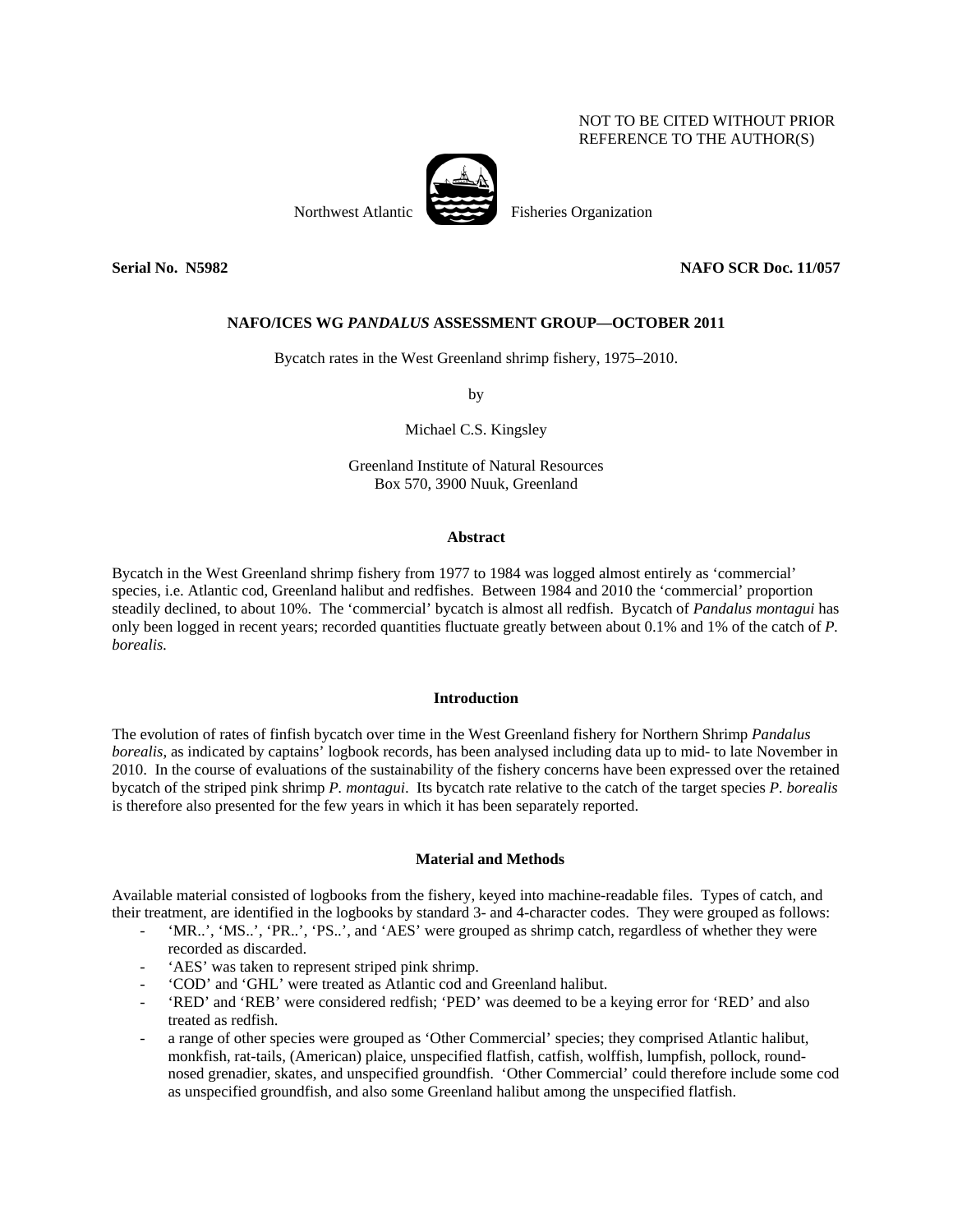- all other species, including 'FIN'—unspecified finfish—were grouped as 'Other', i.e. non-commercial species. This group could therefore include commercial species not specified in the recording; also species, such as capelin and sand-lance, for which there are in some places commercial fisheries; and some invertebrates commercially fished in West Greenland, such as snow crab.

Logbook records of shrimp catches before 2004 were corrected for overpacking using the factors listed in assessment documents.

Bycatch rates were expressed as relative to the total shrimp catch. Redfishes dominated, so 3 different rates were calculated: a redfish rate, an overall rate for 'commercial' species, and an overall rate. Redfish bycatch was so dominant that it was also plotted relative to other bycatch groupings, to see whether its proportion of the bycatch had changed much over time.

# **Results and Discussion**

The analyses here presented are of data recorded under two constraints. One is the lack of space for recording bycatch in the paper logbooks, which precludes detailed records, including records of the size of the fish caught and thereby of their number, and severely limits the amount of detail on the sorts of fish bycaught. The other is the general absence of objective weights for bycatch, either collectively or by sort; the weight data depends on a subjective estimate, usually the captain's.

There were no bycatch records in the files for 1975 or 1976, although shrimp catches had been recorded, so these analyses start in 1977. Something odd happened in 1999, in respect of either the recording or the keying of the data, which caused the bycatch records to be limited to a small amount of Greenland halibut and the data for that year was to such a degree inconsistent with the preceding and following years that 1999 was dropped. All other years were retained in the analysis.

Until the mid-1980s the recorded bycatch was almost exclusively of commercial species, and almost all of that was redfish (Fig. 1). This could well have been due to a belief that only bycatch of commercial species was important enough to record or report. After 1984 reporting of unspecified and non-commercial species began, and the proportion of total bycatch consisting of identified commercial species dropped abruptly from 100% in 1982–4 to about 70% in 1985–6. It has continued to fall steadily since then at an average rate of about 1.4 percentage points a year to reach about 20% in the most recent years. However, this has been a decreasing proportion of a more nearly constant total, and the reported bycatch rate of unspecified and non-commercial fishes has correspondingly increased. Recorded total bycatch since the turn of the century has been near 0.7% of the shrimp catch except in 2007 when it was about double that, largely due to a more than doubling of the unspecified and non-commercial.

Bycatch of commercial species was initially almost all redfish. The first records, from 1977–9, show bycatch rates of 13–21% averaging 98% redfish. After that, the rate of total bycatch dropped precipitously to range from 1.5 to 3% for two decades until about 2000. But records continued to show almost exclusively redfish, although cod did compose 15% of the commercial-species bycatch in one year, 1982. (Smaller increases in the cod fraction, in 1987– 91 and in 2008, reflected short-lived, and minor, resurgences of the cod stock.) Between 1984 and 1987 redfish dropped to only about 70% of the commercial-species bycatch, more because of a drop in redfish bycatch than an increase in other species. Subsequently, the redfish proportion of the commercial-species bycatch has gradually worked its way back up again, although without regaining its former monopoly, and has recently fluctuated close to 95%. However, in 2010 the redfish proportion has dropped to 60%, owing to a decrease in redfish, and an increase in Greenland halibut, bycatches, to 25% and 236% of their means for the previous 10 years.

Bycatch rate overall was over 10% in the earliest records (Fig. 2). It dropped sharply to little over 1% in the early 1980s. Over the next two decades the total bycatch increased irregularly and slowly, reaching about 2½% by the late 1990s, while the bycatch of commercial species stayed more or less constant at about 1%; the proportion that was recorded as commercial species thus continually declining. At the end of the 1990s, apparently coindicent with the introduction of sorting grids, the bycatch rates of both commercial and non-commercial species dropped by a factor of 2 or slightly more. Since then, the recorded bycatch of commercial species has continued to decline, while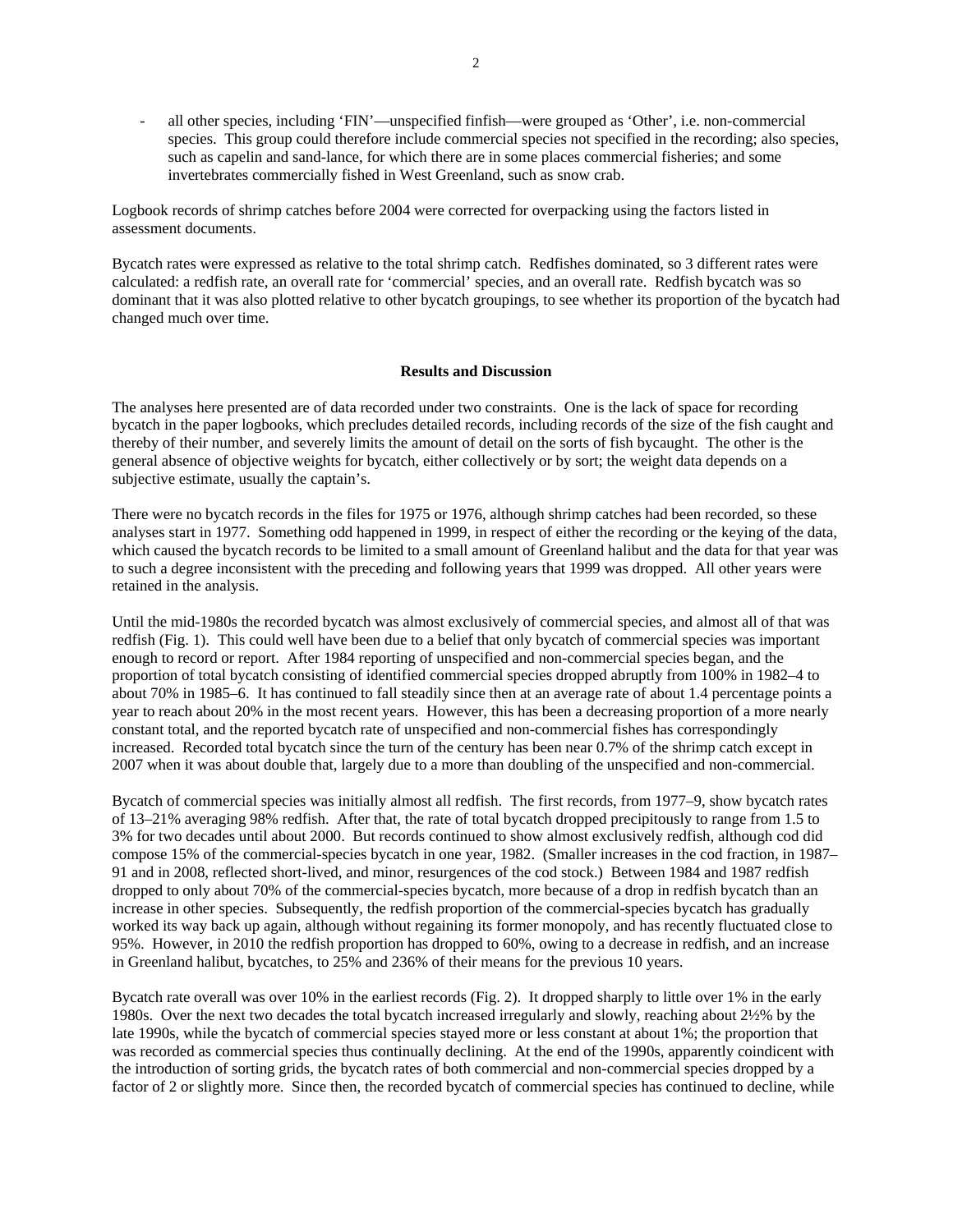the total bycatch has stayed more nearly constant at about 1% of the shrimp catch. The most recent results show bycatch recorded as being of commercial species at about 20% of the total.



Fig. 1. Composition of bycatch in the West Greenland shrimp fishery 1977–2010: redfish as a proportion of all commercial species and commercial species as a proportion of all bycatch.



Fig. 2. Bycatch rates relative to catch of all Pandalid shrimps, in the West Greenland shrimp fishery 1977–2010, from fishermen's logbooks.

There were few records of catches of *P. montagui* before 2000. The West Greenland shrimp fishery targets *P. borealis*, and there is ostensibly no directed fishery for *P. montagui*; its presence in catches of *borealis* is said to reduce the price obtainable and excludes the catch from some markets. Some fleet segments, notably the coastal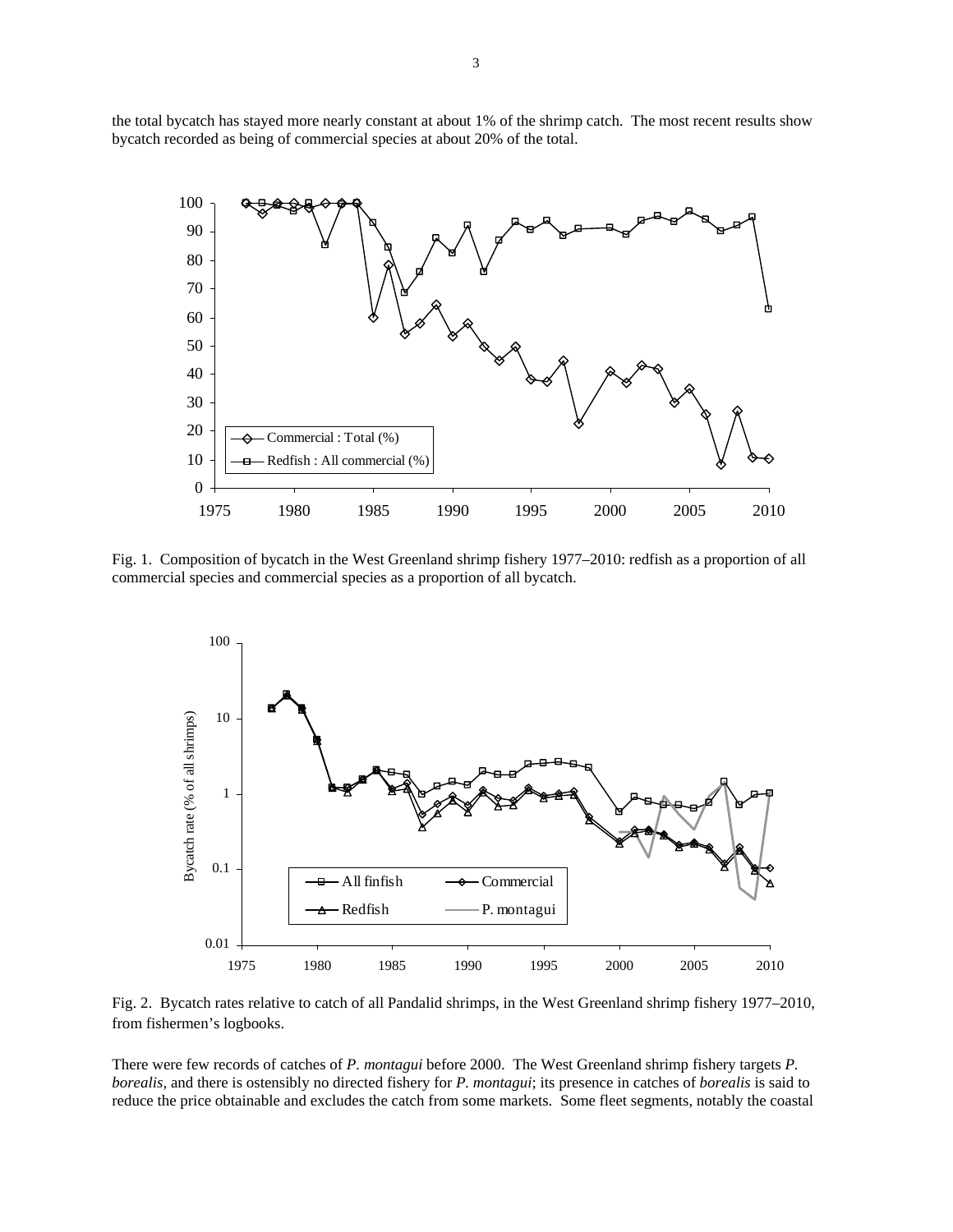fleet, record no *montagui* in logbooks, all their logbook entries being bulk *Pandalus*, even though this fleet segment clearly does fish in areas where *montagui* can be encountered. Catches of bulk shrimps landed in Greenland are sampled at the point of sale and the proportions of *borealis* and *montagui* are measured; while the *montagui* is included in the sale, albeit at a lower price, the quota drawdown is only the amount of *borealis* in the catch, but the logbook records are never corrected. Among the offshore fleet, practice appears to vary, with some vessels recording *montagui* in logbooks with unconvincing rarity. This complicates the interpretation of the raw statistics on the bycatch rate of *montagui*, which since 2000 appears to have fluctuated, more erratically than the bycatch of finfish, between about 0.04% and 1.4% of the total catch of Pandalid shrimps.

Although the bycatch of, and the effect of bottom-trawl fisheries on, hard corals and sponges have become a general concern in recent years and can be significant considerations in the evaluation of the sustainability of bottom-trawl fisheries—mitigative measures being also included in the Greenland management plan for the shrimp fishery—the available logbook records of these bycatches will not support any analysis.

These results must be qualified by the observation that the recording, and possibly also the keying, of the data have not been consistent over time. For example, the coverage of logbooks has not been uniform, but was extended to the smallest shrimp vessels, under 50 tons, only in the late 1990s. (Their catches, however, even in aggregate, being relatively small.) Also, the recording of bycatch is regarded as a subsidiary activity in completing logbook entries; there is little instruction on how to do it and less control on how it is done, so there is little consistency in defining different classes of bycatch, or when to record individual species or when to record aggregate weights. Smaller bycatch rates, as well, might induce fishermen to record less detail about the bycatch. Therefore, changes in proportions of the bycatch recorded might be deceptive. The keying of the data has been transferred from one institution to another in the course of this period; this may have caused the apparent omission of bycatch records in 1999.

The gear used has changed over time. Among other things, ground gear has been developed and brought into use that can fish effectively on a wider range of bottoms; this might well have had some effect on both the rate and composition of bycatches. Sorting grids to reduce bycatch have been introduced to trawl fisheries, and have been made mandatory for the W. Greenland shrimp fishery, although dispensations were long granted to smaller vessels for safety reasons. Grids were introduced in or shortly before 2000 and were reported (STACFIS report on NAFO website) as being mandatory in that year. A distinct drop in bycatch rate can be seen from 1987–88 to 2000. Bycatch rates are probably also affected by the catch rate of the target species; if it is low, then other things being equal bycatch rates relative to catch of the target species might be expected to be higher.

Bycatch is not often weighed. The logbook entry is usually the result of a subjective visual estimate. An EU project to verify the quantity of bycatch and the accuracy with which it is reported—by both captain and observer—found from observations, including the weighing of bycatch, by a scientific assistant of 166 hauls on 7 vessels in NAFO Divs 1B–1E in 2006–07, that reports by captain and observer tended to agree on the bycatch weight, but not necessarily at the correct value, that the presence of the scientific assistant probably affected the estimates made by the captain and the observer, and that the weighed bycatches were on average larger—at 1.2–3.2% of the shrimp catch—than logbook reports on average indicate (Sünksen 2007).

## **Conclusions**

Logbook-reported total bycatch of finfish in recent years is about 1% of shrimp catch, and shows no trend upwards or downwards in recent years. The proportion of bycatch identified as being of commercially fished species is now about 20%, or about 0.2% of shrimp catch; this proportion has steadily decreased for the last two decades, but has little room to decrease any more; nearly all of it has been redfish in most recent years, with an exception in 2010.

The introduction of sorting grids appears to have had some effect in reducing bycatches, both of identified commercially fished species and of other, and unspecified, species. Reporting of bycatch in logbooks is based on subjective estimates and probably subject to errors, which may be large and which probably incorporate a bias.